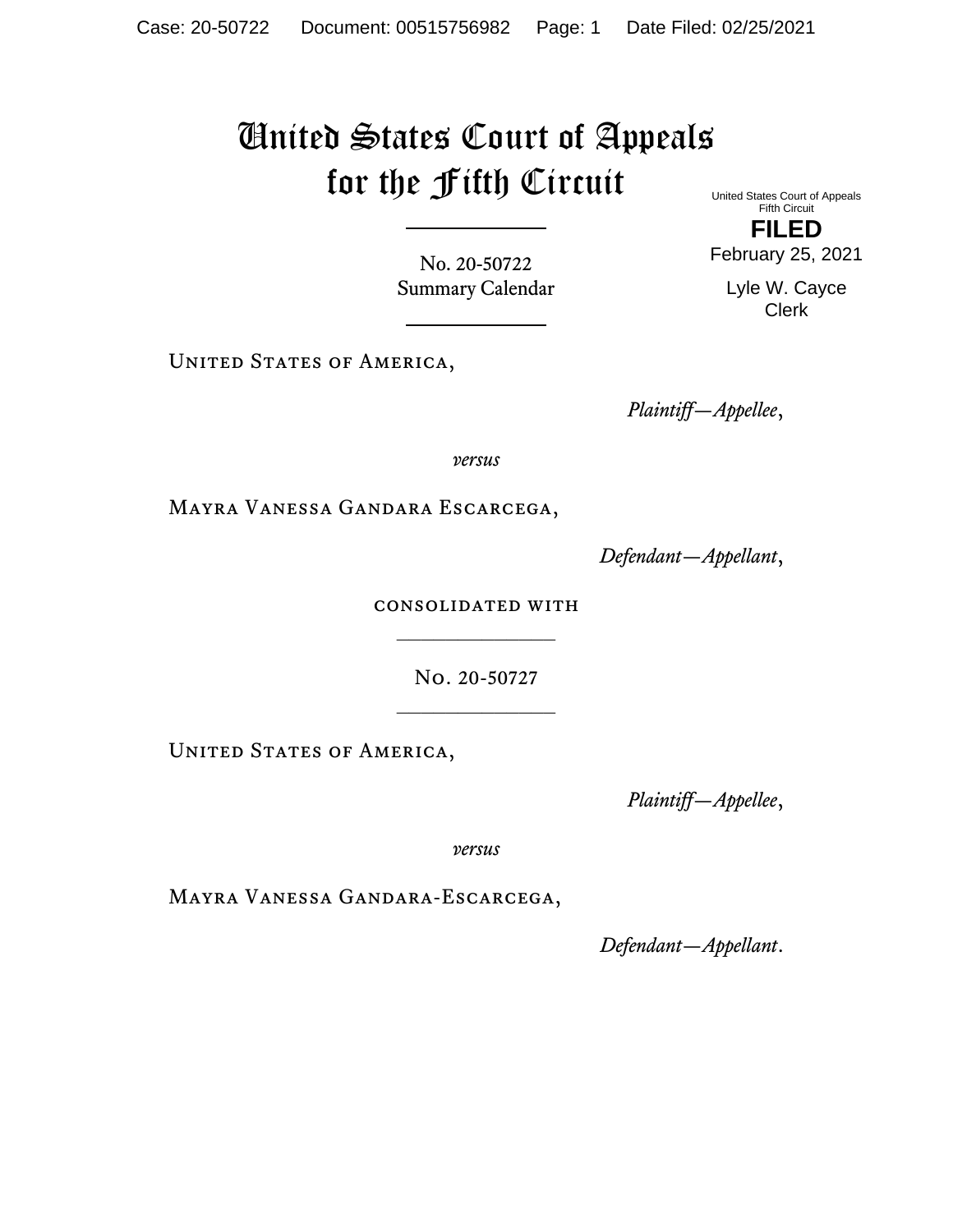No. 20-50722 c/w No. 20-50727

Appeals from the United States District Court for the Western District of Texas USDC No. 4:19-CR-862-1 USDC No. 4:19-CR-800-1

Before Davis, Stewart, and Dennis, *Circuit Judges*. Per Curiam:\*

Mayra Vanessa Gandara Escarcega appeals the within-guidelines sentence of 30 months of imprisonment and three years of supervised release imposed following her guilty plea conviction for illegal reentry after removal from the United States, in violation of 8 U.S.C. § 1326. She also appeals the concomitant revocations of her supervised release terms related to her prior convictions for attempted money laundering and conspiracy to possess with intent to distribute 1,000 kilograms or more of marijuana and five kilograms or more of cocaine.

Raising one issue on appeal, Gandara Escarcega argues that she is entitled to resentencing for her new illegal reentry conviction because the sentencing enhancement provisions set forth under § 1326(b) are unconstitutional. She concedes that this argument is foreclosed by *Almendarez-Torres v. United States*, 523 U.S. 224, 226-27, 229-35 (1998), and she seeks to preserve the issue for further review. The Government filed an unopposed motion for summary affirmance agreeing that the issue is foreclosed and, in the alternative, a motion for an extension of time to file a brief.

<sup>\*</sup> Pursuant to 5TH CIRCUIT RULE 47.5, the court has determined that this opinion should not be published and is not precedent except under the limited circumstances set forth in 5TH CIRCUIT RULE 47.5.4.